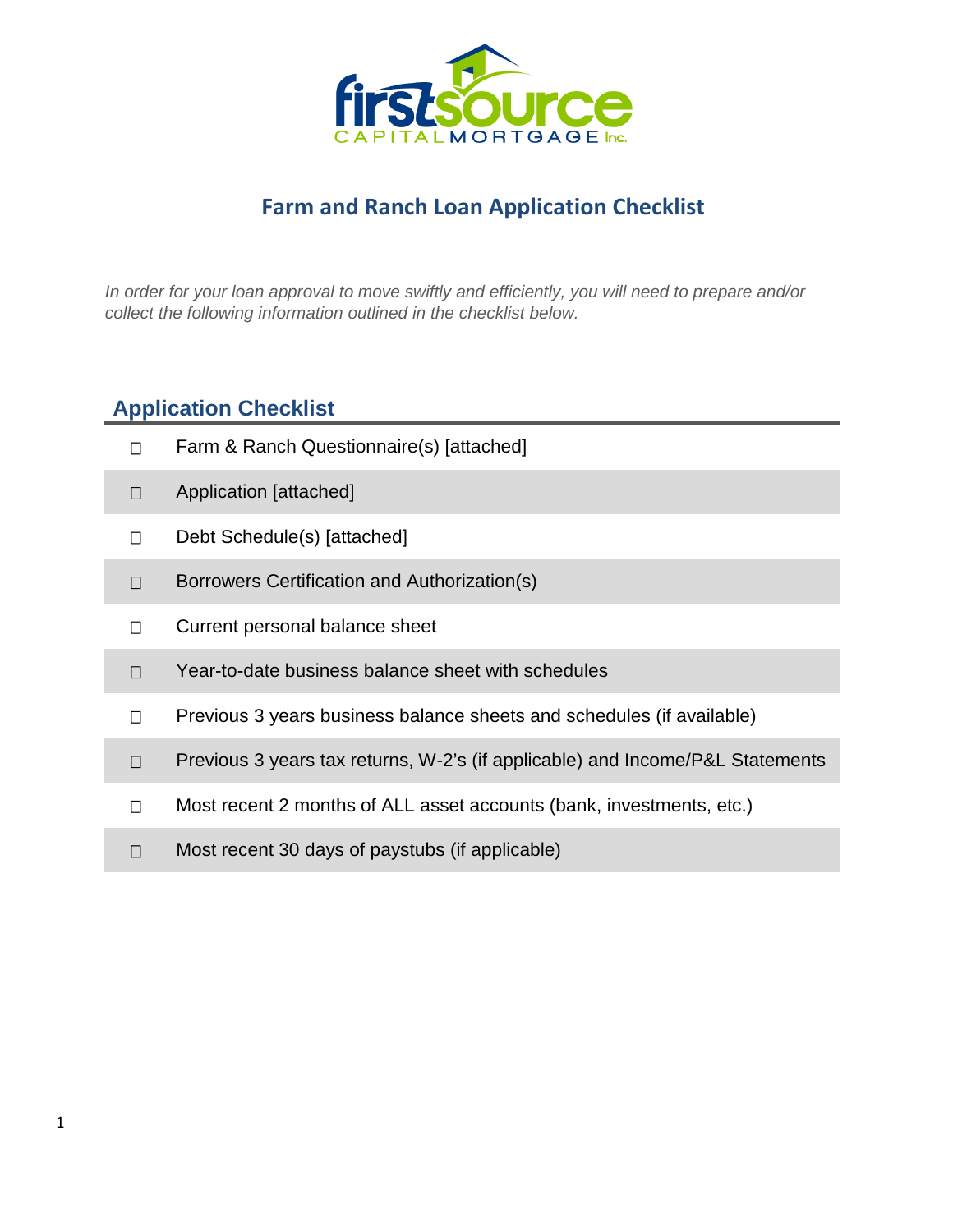

**Date:**

| <b>Applicant(s) Contact Info</b> |                      |  |  |  |  |  |  |
|----------------------------------|----------------------|--|--|--|--|--|--|
| <b>Name</b>                      | <b>Email Address</b> |  |  |  |  |  |  |
|                                  |                      |  |  |  |  |  |  |
|                                  |                      |  |  |  |  |  |  |
|                                  |                      |  |  |  |  |  |  |
|                                  |                      |  |  |  |  |  |  |
|                                  |                      |  |  |  |  |  |  |
|                                  |                      |  |  |  |  |  |  |
|                                  |                      |  |  |  |  |  |  |
|                                  |                      |  |  |  |  |  |  |

| Name of the entity the loan will be closed in: |  |
|------------------------------------------------|--|
| $\vert$ Tax ID:                                |  |
| Name of Contact:                               |  |

| 1) What is the purpose of the loan?                                                          | <b>Purchase or Refinance</b> |                                        |
|----------------------------------------------------------------------------------------------|------------------------------|----------------------------------------|
| If Purchase: What is the loan amount desired? \$                                             |                              | <b>Please attach Purchase Contract</b> |
| If Refinance: What is the loan amount desired? \$<br>Explain what debts you are refinancing: |                              |                                        |

## **2) What type of loan product? Fixed or ARM?**

**3) Explain what the collateral will be (how many acres/description of land/equipment/etc.)?**

## **4) What is the business plan for property?**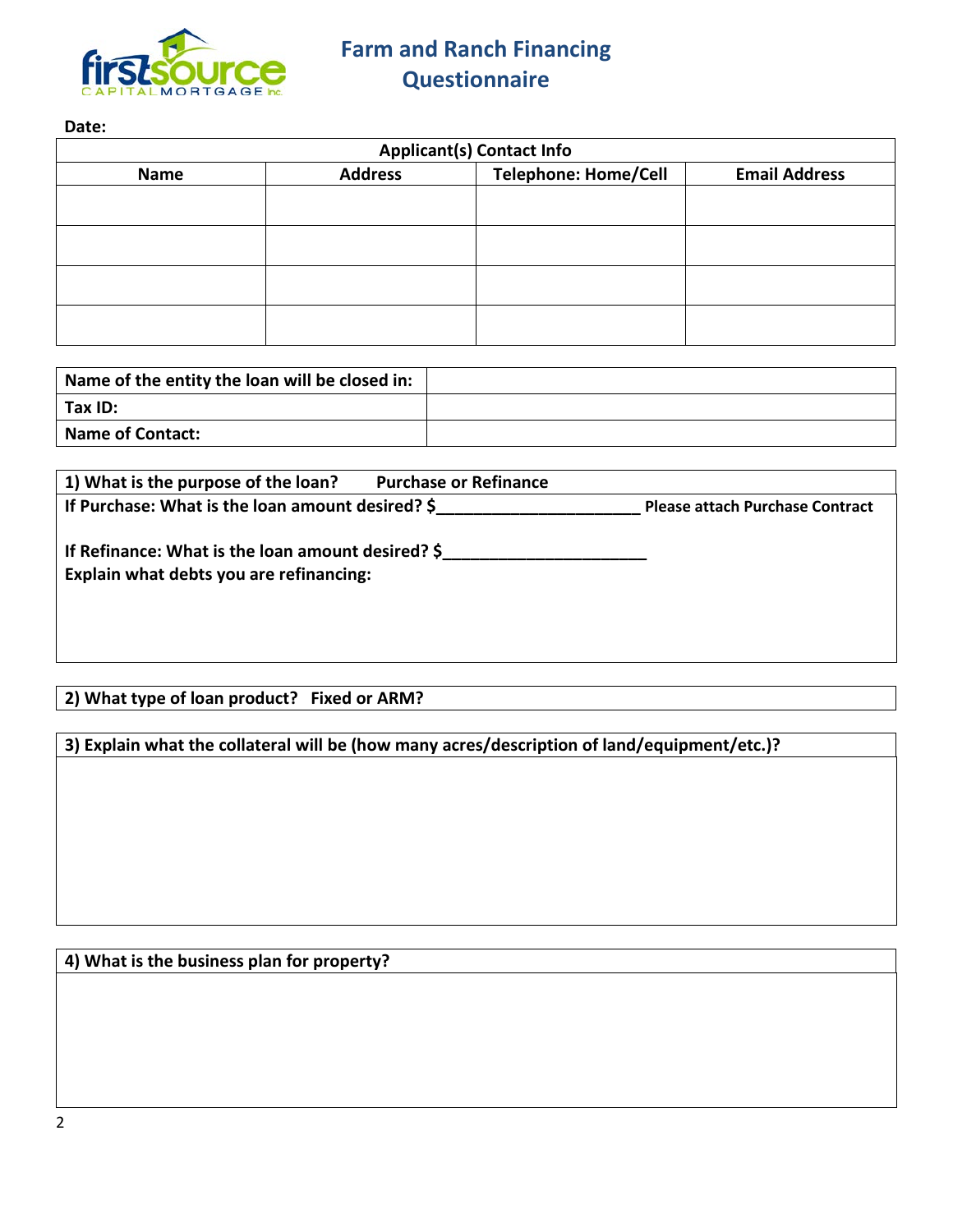## **5) Tell us about yourself:**

**Applicant Background: (Family history/Education)**

**Business Background: Do you have non-farm income?**

**Farming/Ranch Background: Are you a new farmer or experienced?**

**Community Involvement/Civic or Industry Affiliations:**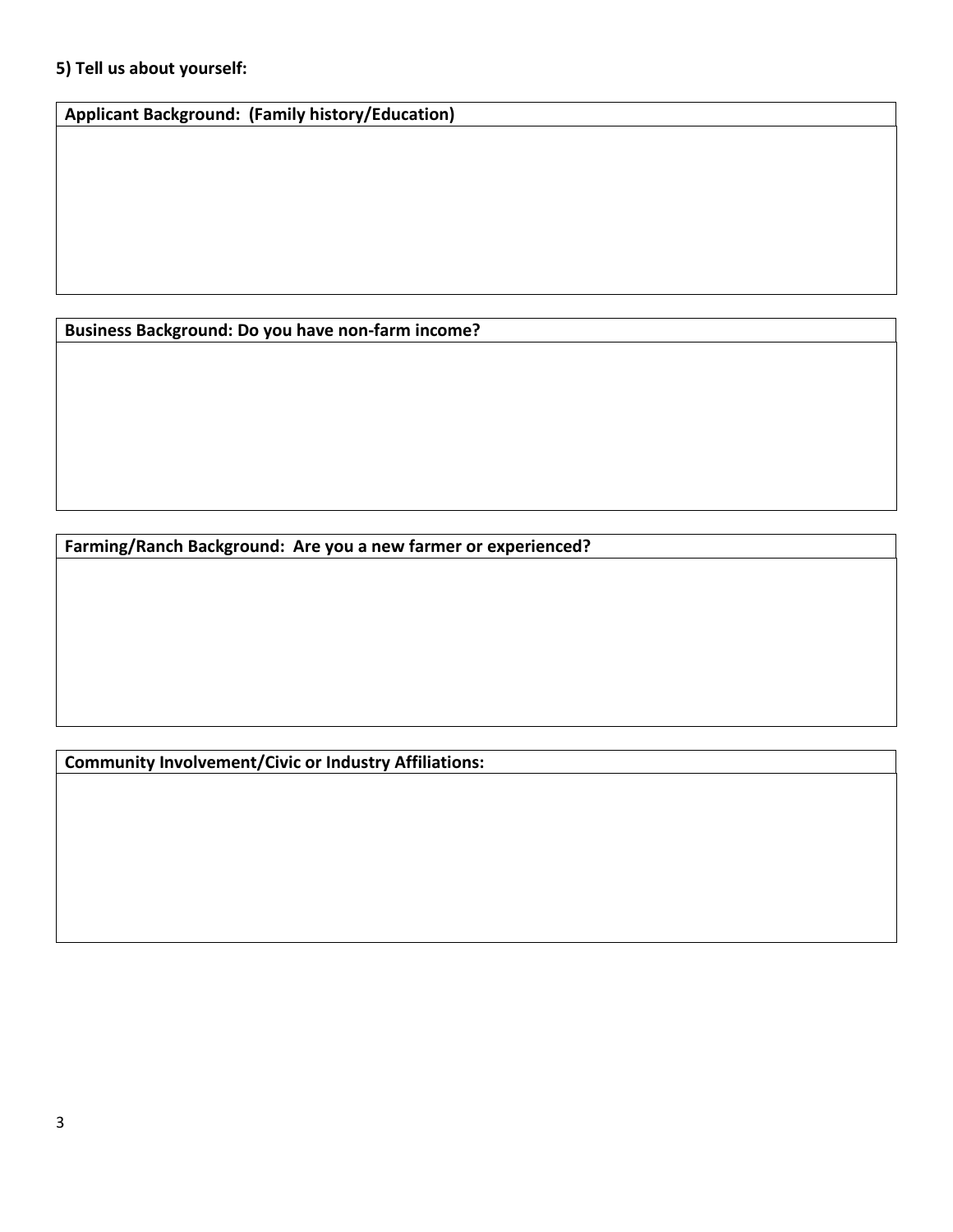

## **Farm and Ranch Real Estate Loan Application**

Under the Equal Credit Opportunity Act and Regulation B, Originator must verify how you intend to apply for credit.

 $\Box$  If there is more than one party to this loan, all individuals intend to be joint applicants:

*\*\*\*IMPORTANT\*\*\*Please complete ENTIRE application. Every box needs to be filled in. If it does not apply, please input "n/a."*

#### **APPLICANT INFORMATION - INDIVIDUAL**

| <b>Select One:</b>                                                                                             |                                  |  |                                                                                                           |                                                                       |                     |         |  |  |
|----------------------------------------------------------------------------------------------------------------|----------------------------------|--|-----------------------------------------------------------------------------------------------------------|-----------------------------------------------------------------------|---------------------|---------|--|--|
| $\Box$ Primary Applicant<br>$\Box$ Co-Applicant<br>If co-applicant, provide relationship to primary applicant: |                                  |  |                                                                                                           |                                                                       |                     |         |  |  |
| <b>Last Name:</b>                                                                                              | <b>First Name:</b>               |  |                                                                                                           |                                                                       | <b>Middle Name:</b> |         |  |  |
| E-mail:                                                                                                        | Telephone:                       |  |                                                                                                           |                                                                       | Fax:                |         |  |  |
| <b>Street Address:</b>                                                                                         | City:<br>State:                  |  |                                                                                                           | Zip:                                                                  |                     | County: |  |  |
| Social Sec. #:                                                                                                 | Date of Birth:                   |  | Marital Status: Married (includes Separated)<br>$\Box$ Single (includes Divorced, Widowed, and Unmarried) |                                                                       |                     |         |  |  |
| Year Began Farming:                                                                                            | <b>Years at Current Address:</b> |  |                                                                                                           | Are you a US Citizen or a Permanent Alien?<br>$\Box$ Yes<br>$\Box$ No |                     |         |  |  |

#### **APPLICANT INFORMATION - INDIVIDUAL**

| <b>Select One:</b>                                                                                             |                                  |  |                                                                                                           |      |                     |         |  |
|----------------------------------------------------------------------------------------------------------------|----------------------------------|--|-----------------------------------------------------------------------------------------------------------|------|---------------------|---------|--|
| $\Box$ Primary Applicant<br>$\Box$ Co-Applicant<br>If co-applicant, provide relationship to primary applicant: |                                  |  |                                                                                                           |      |                     |         |  |
| <b>Last Name:</b>                                                                                              | <b>First Name:</b>               |  |                                                                                                           |      | <b>Middle Name:</b> |         |  |
| E-mail:                                                                                                        | Telephone:                       |  |                                                                                                           |      | Fax:                |         |  |
| <b>Street Address:</b>                                                                                         | City:<br>State:                  |  |                                                                                                           | Zip: |                     | County: |  |
| Social Sec. #:                                                                                                 | Date of Birth:                   |  | Marital Status: Married (includes Separated)<br>$\Box$ Single (includes Divorced, Widowed, and Unmarried) |      |                     |         |  |
| Year Began Farming:                                                                                            | <b>Years at Current Address:</b> |  | Are you a US Citizen or a Permanent Alien?<br>$\Box$ Yes<br>$\Box$ No                                     |      |                     |         |  |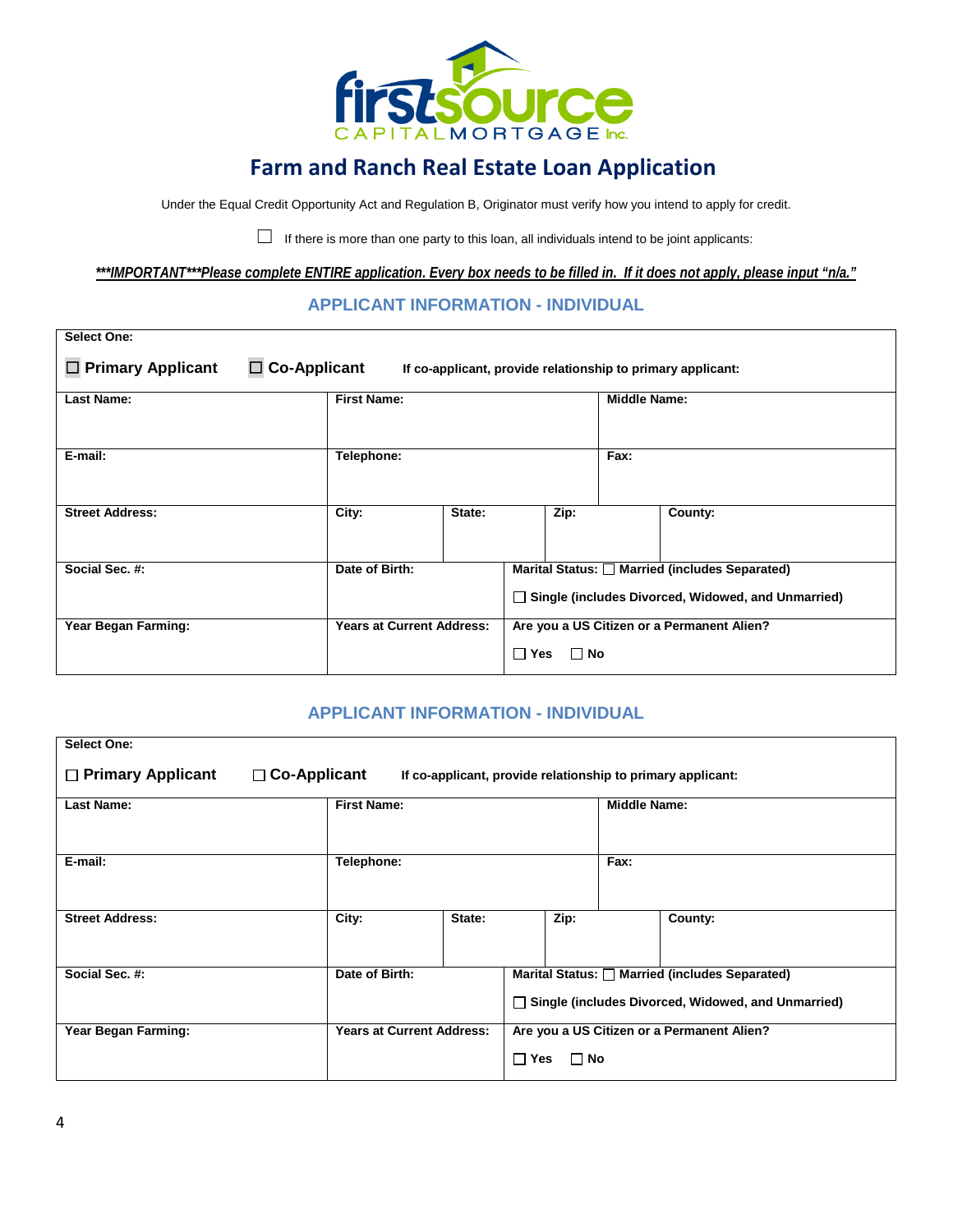| <b>Select One:</b>                                                                                   |                                 |                                 |           |                        |  |  |  |  |  |
|------------------------------------------------------------------------------------------------------|---------------------------------|---------------------------------|-----------|------------------------|--|--|--|--|--|
| □ Primary Applicant<br>□ Co-Applicant<br>If co-applicant, provide relationship to primary applicant: |                                 |                                 |           |                        |  |  |  |  |  |
| <b>Business Name:</b>                                                                                | Federal Tax ID#:                | Telephone #:                    |           | Fax $#$ :              |  |  |  |  |  |
| <b>Street Address:</b>                                                                               | City:                           | State:                          | Zip Code: | County:                |  |  |  |  |  |
| <b>Contact Name &amp; Title:</b>                                                                     |                                 |                                 |           |                        |  |  |  |  |  |
| <b>Description of Business &amp;/or Custom Services:</b>                                             |                                 |                                 |           |                        |  |  |  |  |  |
| Corporation                                                                                          | <b>Limited Partnership</b><br>П | □ Limited Liability Corporation |           |                        |  |  |  |  |  |
| General Partnership                                                                                  | $\Box$ Estate                   | $\Box$ Trust                    | П         | Other <sub>_____</sub> |  |  |  |  |  |
| Principal/Officer:                                                                                   | <b>Home Address:</b>            | % Owned:                        | Title:    |                        |  |  |  |  |  |
| Principal/Officer:                                                                                   | <b>Home Address:</b>            | % Owned:                        | Title:    |                        |  |  |  |  |  |
|                                                                                                      |                                 |                                 |           |                        |  |  |  |  |  |

## **APPLICANT INFORMATION - BUSINESS ENTITY**

*\*\*\*For more than two applicants, please fill out additional page 2's of the application.*

### **LOAN INFORMATION**

| <b>Loan Amount Requested:</b>               |                        | <b>Projected Loan To Value/Down Payment:</b> |                   | <b>Requested Close Date:</b> |
|---------------------------------------------|------------------------|----------------------------------------------|-------------------|------------------------------|
| \$                                          |                        | $%1$ \$                                      |                   |                              |
| Loan Purpose:                               | X Purchase Real Estate | Refinance Real Estate                        | $\sqcap$ Cash Out | Other<br>×.                  |
| <b>Payment Frequency:</b><br>$\Box$ Monthly |                        | Quarterly                                    | Semi-Annual       | Annual                       |
| Loan Product:                               |                        | <b>Requested Years Amortized:</b>            |                   |                              |
|                                             | 5<br>П                 | $\Box$ 10                                    |                   |                              |
| (i.e. 20 Yr Fixed)                          | $\Box$ 15              | $\Box$ 20                                    |                   |                              |
|                                             | $\Box$ 25              | $\Box$ 30                                    |                   |                              |
|                                             | <b>Source of Cash:</b> |                                              | Use of Cash:      |                              |
| Source & Use of                             |                        |                                              |                   |                              |
| <b>All Funds:</b><br>(i.e. funds from loan, |                        |                                              |                   |                              |
| down payment, etc.)                         |                        |                                              |                   |                              |
|                                             |                        | <b>TOTAL:</b>                                |                   | TOTAL:                       |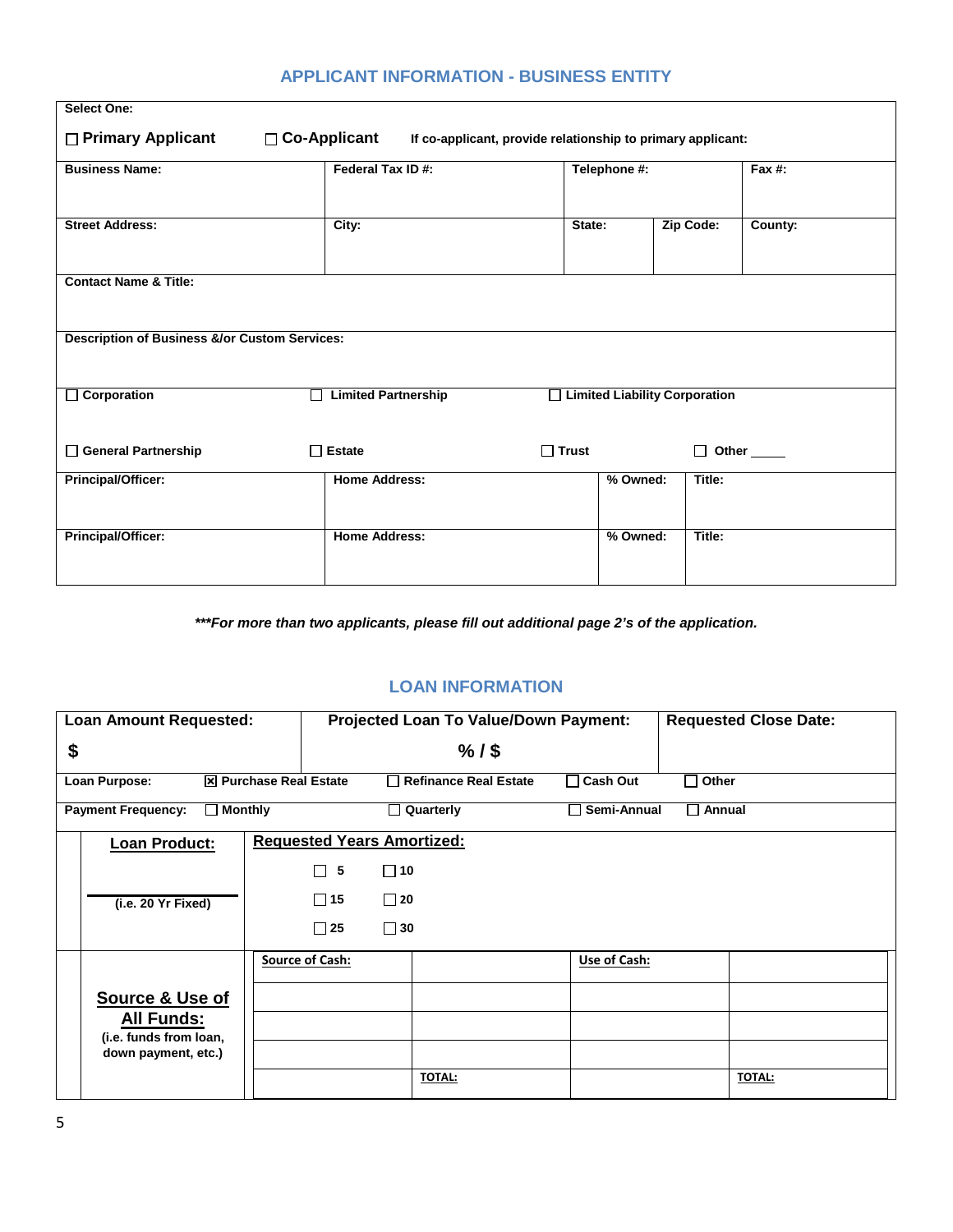## **FINANCIAL INFORMATION**

| The following questions apply to all applicants.                                                               |                            |                                                         |           |                                    |                                |     |    |  |
|----------------------------------------------------------------------------------------------------------------|----------------------------|---------------------------------------------------------|-----------|------------------------------------|--------------------------------|-----|----|--|
| Existing Client? $\Box$ Yes<br>⊟ No                                                                            | <b>Total Assets:</b>       |                                                         |           |                                    |                                |     |    |  |
| <b>Gross Farm Income:</b><br>ъ                                                                                 | <b>Net Farm</b><br>Income: | Source of Non-Farm Income:<br>Net Non-Farm Income:<br>Φ |           |                                    | <b>Total Liabilities:</b><br>Ð |     |    |  |
|                                                                                                                |                            |                                                         | <b>No</b> |                                    |                                | Yes | No |  |
| Are there any unsatisfied judgments against<br>you?                                                            |                            |                                                         |           | Have you ever declared bankruptcy? |                                |     |    |  |
| Are you a defendant in any lawsuits or pending<br>lawsuits?                                                    |                            |                                                         |           | Are any accounts past due?         |                                |     |    |  |
| Have you had any property foreclosed or transferred by a deed in lieu in the past 7 years?<br>Yes<br>⊟ No∶     |                            |                                                         |           |                                    |                                |     |    |  |
| If you answered "Yes" to any of the above questions, please provide details (use separate sheet if necessary): |                            |                                                         |           |                                    |                                |     |    |  |

#### **DEBT SCHEDULE**

| <b>Borrower's Name:</b> | <b>Today's Date:</b>           |                         |                                  |                  |                         |                 |                                        |                 |
|-------------------------|--------------------------------|-------------------------|----------------------------------|------------------|-------------------------|-----------------|----------------------------------------|-----------------|
| <b>Creditor</b>         | <b>Original Loan</b><br>Amount | Date Loan<br>Originated | <b>Present</b><br><b>Balance</b> | Interest<br>Rate | <b>Maturity</b><br>Date | <b>Payments</b> | Monthly/<br>Semi-<br>Annual/<br>Yearly | <b>Security</b> |
|                         | \$                             |                         | \$                               | %                |                         | \$              |                                        |                 |
|                         | \$                             |                         | \$                               | %                |                         | \$              |                                        |                 |
|                         | \$                             |                         | \$                               | %                |                         | \$              |                                        |                 |
|                         | \$                             |                         | \$                               | %                |                         | \$              |                                        |                 |
|                         | \$                             |                         | \$                               | %                |                         | \$              |                                        |                 |
|                         | \$                             |                         | \$                               | %                |                         | \$              |                                        |                 |
|                         | \$                             |                         | \$                               | %                |                         | \$              |                                        |                 |
|                         | \$                             |                         | \$                               | $\frac{1}{2}$    |                         | \$              |                                        |                 |
|                         | \$                             |                         | \$                               | $\%$             |                         | \$              |                                        |                 |
|                         | \$                             |                         | \$                               | %                |                         | \$              |                                        |                 |
|                         | \$                             |                         | \$                               | %                |                         | \$              |                                        |                 |
|                         | \$                             |                         | \$                               | $\frac{9}{6}$    |                         | \$              |                                        |                 |
|                         | \$                             |                         | \$                               | %                |                         | \$              |                                        |                 |
|                         | \$                             |                         | \$                               | %                |                         | \$              |                                        |                 |
|                         | \$                             |                         | \$                               | %                |                         | l\$             |                                        |                 |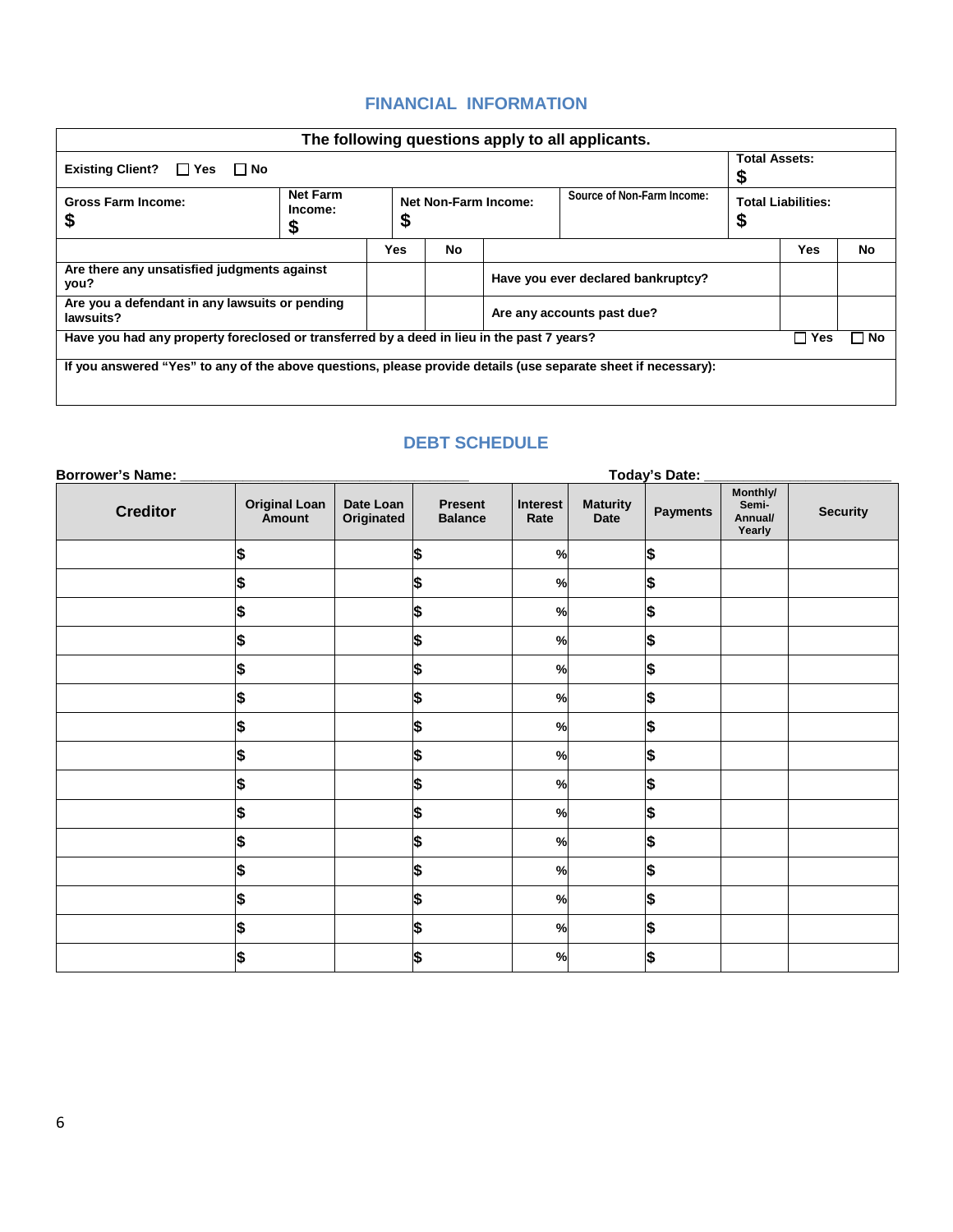#### **OPERATING INFORMATION**

| <b>Acres Owned:</b>         |  |
|-----------------------------|--|
| <b>Acres Rented:</b>        |  |
| <b>Additional Comments:</b> |  |

## **COLLATERAL INFORMATION**

| <b>State of Property Location:</b>                                                          |                                                                                         | <b>County of Property Location:</b>                    |                                                                                                                                                                  |  |  |  |  |  |  |
|---------------------------------------------------------------------------------------------|-----------------------------------------------------------------------------------------|--------------------------------------------------------|------------------------------------------------------------------------------------------------------------------------------------------------------------------|--|--|--|--|--|--|
|                                                                                             | Please complete one of the following (Metes & Bounds OR Abbreviated Legal Description): |                                                        |                                                                                                                                                                  |  |  |  |  |  |  |
|                                                                                             |                                                                                         |                                                        |                                                                                                                                                                  |  |  |  |  |  |  |
| <b>Estimated Appraised Value Of:</b>                                                        |                                                                                         |                                                        |                                                                                                                                                                  |  |  |  |  |  |  |
| Land:                                                                                       | \$<br><u> 1990 - Johann Barbara, martxa</u>                                             |                                                        |                                                                                                                                                                  |  |  |  |  |  |  |
| Residence:                                                                                  | $\frac{1}{2}$                                                                           |                                                        |                                                                                                                                                                  |  |  |  |  |  |  |
| All other Improvements:                                                                     |                                                                                         |                                                        |                                                                                                                                                                  |  |  |  |  |  |  |
| <b>Permanent Plantings:</b>                                                                 |                                                                                         |                                                        |                                                                                                                                                                  |  |  |  |  |  |  |
| <b>Total Value:</b>                                                                         | \$                                                                                      |                                                        |                                                                                                                                                                  |  |  |  |  |  |  |
| Are there any leases or rental agreements on the property?                                  |                                                                                         | □ Yes                                                  | $\Box$ No                                                                                                                                                        |  |  |  |  |  |  |
| If yes, are there any leases or rental agreements for which the remaining term              |                                                                                         |                                                        |                                                                                                                                                                  |  |  |  |  |  |  |
| (Including any unexercised renewal options or rights) is 3 years or more?                   |                                                                                         | <b>⊟</b> Yes                                           | $\Box$ No                                                                                                                                                        |  |  |  |  |  |  |
| purchase right, right of first refusal, right of first offer or any similar right or offer? |                                                                                         |                                                        | Are there any agreements for the property (including but not limited to leases and rental agreements) that include a purchase option,<br>$\Box$ Yes<br>$\Box$ No |  |  |  |  |  |  |
| If yes to any of these questions, please provide copies of the signed documents.            |                                                                                         |                                                        |                                                                                                                                                                  |  |  |  |  |  |  |
| <b>Leases and Encumbrances</b>                                                              |                                                                                         |                                                        |                                                                                                                                                                  |  |  |  |  |  |  |
| <b>Manure Easements</b>                                                                     | ∃ Yes<br><b>No</b>                                                                      |                                                        |                                                                                                                                                                  |  |  |  |  |  |  |
| Wind Leases, Easements or                                                                   | l lYes<br>∣ ∣No                                                                         |                                                        |                                                                                                                                                                  |  |  |  |  |  |  |
| <b>Agreements</b>                                                                           | ∣ Yes<br>∣ ∣No                                                                          |                                                        |                                                                                                                                                                  |  |  |  |  |  |  |
| <b>Cell Tower</b>                                                                           |                                                                                         |                                                        |                                                                                                                                                                  |  |  |  |  |  |  |
| <b>Oil/Mineral or Gas Leases(s)</b>                                                         | ∣ Yes<br>∣ ∣No                                                                          |                                                        |                                                                                                                                                                  |  |  |  |  |  |  |
|                                                                                             | Π Yes<br>$\Box$ No                                                                      |                                                        |                                                                                                                                                                  |  |  |  |  |  |  |
| Other (describe):                                                                           |                                                                                         | If yes, please provide copies of the signed documents. |                                                                                                                                                                  |  |  |  |  |  |  |
|                                                                                             |                                                                                         |                                                        |                                                                                                                                                                  |  |  |  |  |  |  |
| Who owns (or will own) the collateral?                                                      |                                                                                         |                                                        |                                                                                                                                                                  |  |  |  |  |  |  |
|                                                                                             |                                                                                         |                                                        |                                                                                                                                                                  |  |  |  |  |  |  |
|                                                                                             | <b>Number of Acres:</b>                                                                 |                                                        | <b>Value Per Acre:</b>                                                                                                                                           |  |  |  |  |  |  |
| <b>Tillable Acres:</b>                                                                      |                                                                                         |                                                        |                                                                                                                                                                  |  |  |  |  |  |  |
| Irrigated: $\boxed{\boxtimes}$ Yes $\boxed{\Box}$ No                                        |                                                                                         |                                                        |                                                                                                                                                                  |  |  |  |  |  |  |
| <b>Pasture Acres:</b>                                                                       |                                                                                         |                                                        |                                                                                                                                                                  |  |  |  |  |  |  |
| <b>CRP Acres:</b>                                                                           |                                                                                         |                                                        |                                                                                                                                                                  |  |  |  |  |  |  |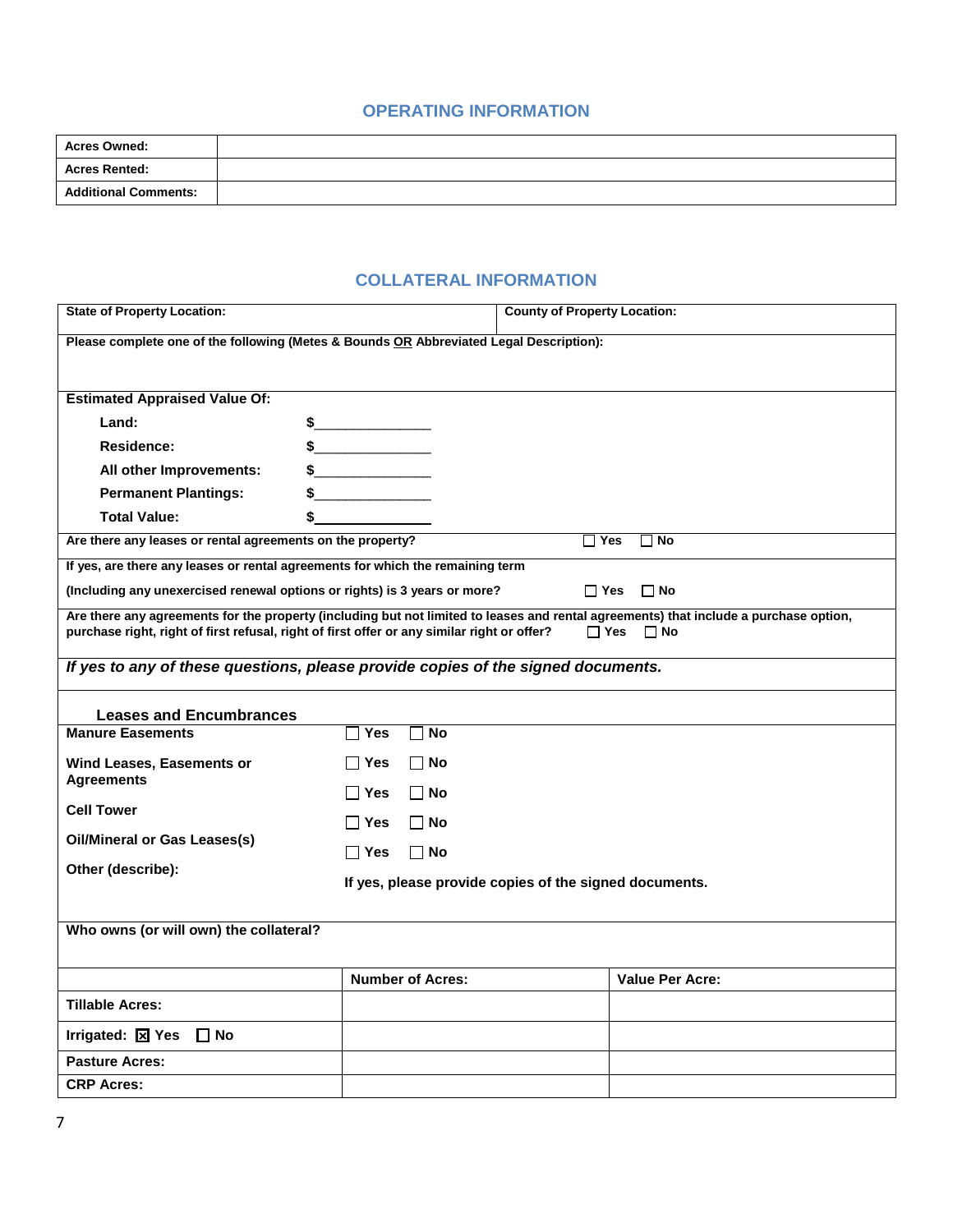| <b>Years Remaining on Contract:</b>                                                                                                                                                                    |                                                                    |                    |  |  |  |  |
|--------------------------------------------------------------------------------------------------------------------------------------------------------------------------------------------------------|--------------------------------------------------------------------|--------------------|--|--|--|--|
| \$/Acre:                                                                                                                                                                                               |                                                                    |                    |  |  |  |  |
| <b>COLLATERAL INFORMATION (Continued)</b>                                                                                                                                                              |                                                                    |                    |  |  |  |  |
| <b>Wooded Acres:</b>                                                                                                                                                                                   |                                                                    |                    |  |  |  |  |
| <b>Permanent Plantings Acres:</b>                                                                                                                                                                      |                                                                    |                    |  |  |  |  |
| <b>Timberland Acres:</b>                                                                                                                                                                               |                                                                    |                    |  |  |  |  |
| <b>Buildings:</b>                                                                                                                                                                                      |                                                                    |                    |  |  |  |  |
| Other:                                                                                                                                                                                                 |                                                                    |                    |  |  |  |  |
| <b>Total Acres</b>                                                                                                                                                                                     |                                                                    |                    |  |  |  |  |
| <b>Improvements</b>                                                                                                                                                                                    |                                                                    |                    |  |  |  |  |
| Are there any improvements on the collateral?                                                                                                                                                          |                                                                    | Π Yes<br><b>No</b> |  |  |  |  |
| Are there any permanent plantings on the collateral?<br>$\Box$ Yes<br><b>No</b>                                                                                                                        |                                                                    |                    |  |  |  |  |
| If yes, do the improvements represent a significant portion of repayment income?<br><b>No</b><br>$\Box$ Yes                                                                                            |                                                                    |                    |  |  |  |  |
| If yes, do the permanent plantings represent a significant portion of repayment income?<br>$\sqcap$ Yes<br><b>No</b>                                                                                   |                                                                    |                    |  |  |  |  |
| Have any improvements, repairs or work taken place on the property within the last six<br><b>No</b><br>$\Box$ Yes<br>months? (including any that are currently underway or that will commence shortly) |                                                                    |                    |  |  |  |  |
|                                                                                                                                                                                                        | Is there a residence on the collateral?<br>$\Box$ Yes<br><b>No</b> |                    |  |  |  |  |
| If there are any improvements and/or permanent plantings, provide a brief description.                                                                                                                 |                                                                    |                    |  |  |  |  |
|                                                                                                                                                                                                        |                                                                    |                    |  |  |  |  |
| Water, Irrigation or Well Rights/Restrictions:<br>l Yes<br><b>No</b><br>If yes, please describe:                                                                                                       |                                                                    |                    |  |  |  |  |
| Environmental Hazard, Known or Suspected: □ Yes<br>If yes, please describe:                                                                                                                            | No<br>$\Box$                                                       |                    |  |  |  |  |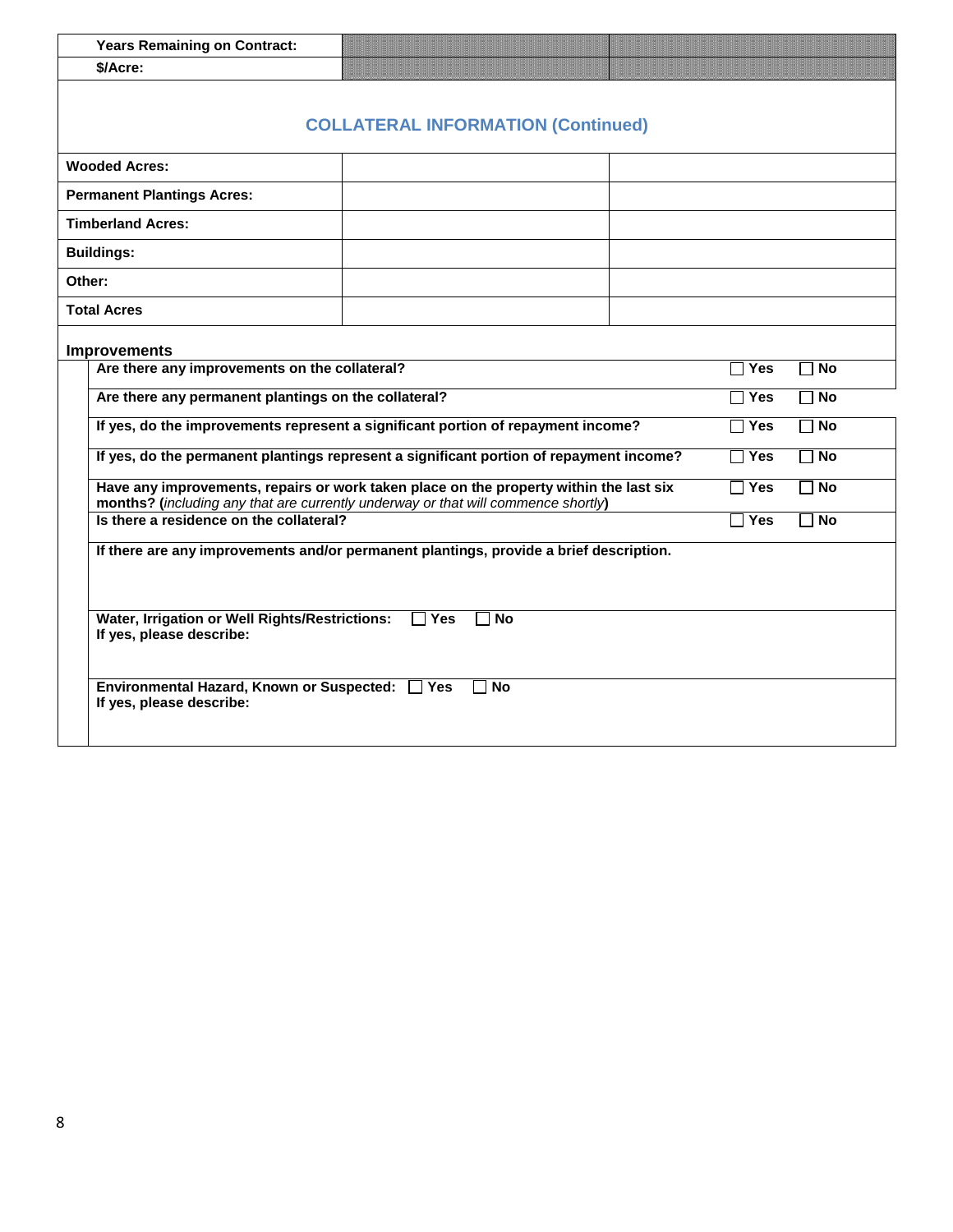|                                  | Projected<br>2017 |       | <b>APPRX</b><br>Yield | Actual<br>2016 |       | Actual<br>2015 |       | Actual<br>2014 |       |
|----------------------------------|-------------------|-------|-----------------------|----------------|-------|----------------|-------|----------------|-------|
| <b>Crops (Specify Crop Type)</b> |                   |       |                       |                |       |                |       |                |       |
|                                  | Acres             | Yield |                       | <b>Acres</b>   | Yield | <b>Acres</b>   | Yield | Acres          | Yield |
| <b>Crops</b>                     |                   |       |                       |                |       |                |       |                |       |
| <b>Crops</b>                     |                   |       |                       |                |       |                |       |                |       |
| <b>Crops</b>                     |                   |       |                       |                |       |                |       |                |       |
| <b>Crops</b>                     |                   |       |                       |                |       |                |       |                |       |
| <b>Total Land</b>                |                   |       |                       |                |       |                |       |                |       |
| <b>Owned Land</b>                |                   |       |                       |                |       |                |       |                |       |
| <b>Cash Rented</b>               |                   |       |                       |                |       |                |       |                |       |
| <b>Rent Expense</b>              |                   |       |                       |                |       |                |       |                |       |
| Rent/acre                        |                   |       |                       |                |       |                |       |                |       |

| Do you have any assets pledged as security for debt of others?                                     | $\sqcap$ Yes | $\Box$ No   |
|----------------------------------------------------------------------------------------------------|--------------|-------------|
| Do you have any contingent liabilities or have you endorsed or guaranteed notes for others?        | Π Yes        | $\Box$ No   |
| Are you obligated to pay alimony or child support?                                                 | Π Yes        | $\Box$ No   |
| If you answered "Yes" to any of the above questions, please use separate sheet to provide details. |              |             |
| Do you have crop insurance?                                                                        | Yes          | $\sqcap$ No |
| If yes, at what level do you carry crop insurance?                                                 |              |             |
| If yes, what type of crop insurance do you carry?                                                  |              |             |
| For each applicant, what year are tax returns filed through?                                       |              |             |
| Do you have a $\geq 25\%$ interest in any other companies?                                         | Yes          | $\sqcap$ No |
| If yes, please list each company:                                                                  |              |             |
|                                                                                                    |              |             |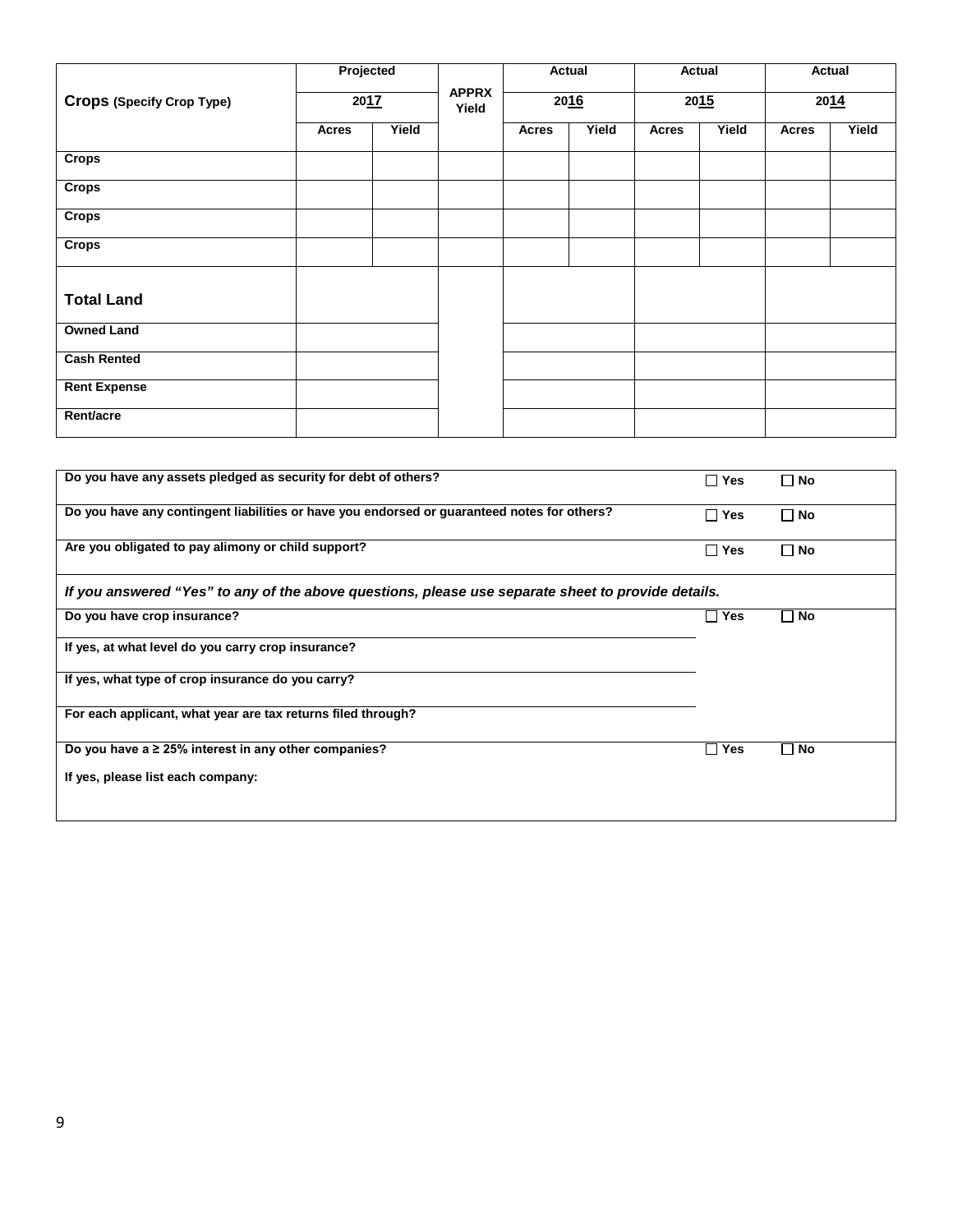#### **SIGNATURES AND AUTHORIZATIONS**

**I (We) certify that the information provided is correct to the best of my (our) knowledge. I (We) understand that I (We) may be required to supply additional information and to provide security for the requested financing. In conjunction with this application, I (We) agree and consent that lender may obtain a credit report or and any other information relating to my (our) financial position, without additional notices or consent from any borrower or entity related thereto. Any person or firm is hereby authorized to provide such information requested by lender. Applicant hereby authorizes First Source Capital Mortgage, Inc. as the Financial Institution to provide the information contained in this application and any supplemental financial or other information provided by Applicant in connection herewith, if any, to other financial institutions for credit analysis purposes.** 

**This application may be executed in any number of counterparts, each of which shall be deemed to be an original, but all of which, taken together, shall constitute one and the same agreement. The manually executed, electronically submitted signatures of the parties hereto shall be deemed an original.** 

| X |                              |      | $\pmb{\mathsf{X}}$ |                              |      |
|---|------------------------------|------|--------------------|------------------------------|------|
|   | <b>Applicant's Signature</b> | Date |                    | <b>Applicant's Signature</b> | Date |
|   |                              |      |                    |                              |      |
|   | <b>Printed Name</b>          |      |                    | <b>Printed Name</b>          |      |
| X |                              |      | $\pmb{\mathsf{X}}$ |                              |      |
|   | <b>Applicant's Signature</b> | Date |                    | <b>Applicant's Signature</b> | Date |
|   |                              |      |                    |                              |      |
|   | <b>Printed Name</b>          |      |                    | <b>Printed Name</b>          |      |